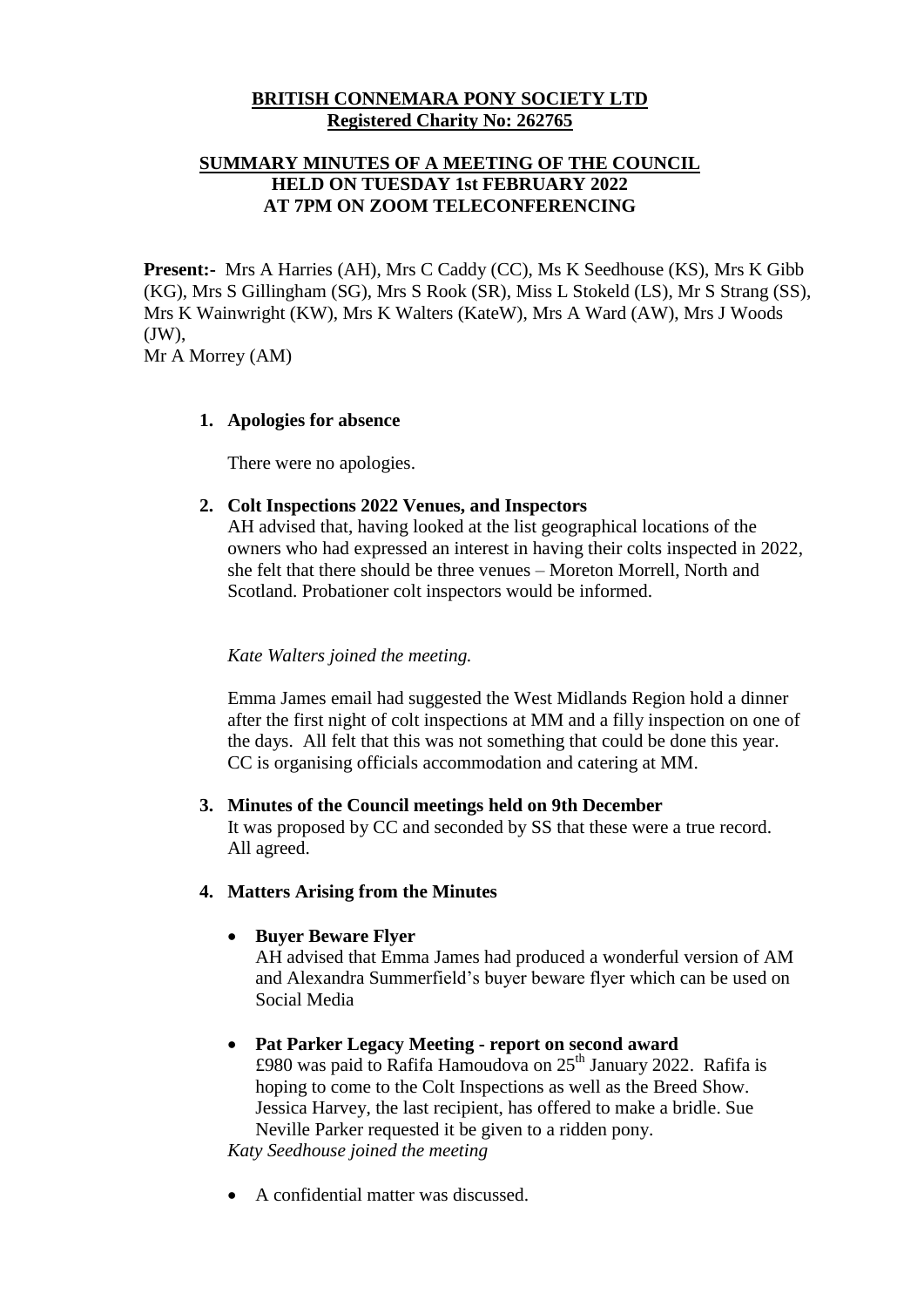**Website** – LS advised Louki Scott has requested a message be put on the website reminding membership is due. It was agreed this would be a news item.

The Member Portal and the Calendar are nearly ready.

LS asked if we wanted to put affiliated shows on the calendar in its own category. It was agreed to do that.

LS, AH and GT are having a meeting on Thursday for website editing training.

LS will supply photos to the website designers for the members portal. These can be amended at a later date.

It was agreed LS will amend the photographs on the Eventing page. The Pony Nuts blog link will go on this page.

AH advised that the final invoice to Trigger has been paid.

# **5. Finance Committee Minutes**

# **Revised Chronicle print order**

Orphans have quoted £6,992 for 800 and at the end of December 2021 we had 764 members, 94 of which were Performance Members. Following the Finance Committees request, Orphans have quoted £7,241 for 900 and £7,628 for 1000 copies.

It was proposed by KW and seconded by LS that 1000 be ordered. All agreed.

AH advised that membership cards will be produced this year and Orphans have agreed to send these out with the Chronicle for £100.

# **Connemara Pony - A History**

It had been agreed at the Finance Meeting to charge £25 per copy. This was agreed by all. It was further agreed that the books should be sold via the website shop.

These will be advertised for sale in the Newsletter first and then on Facebook at a later date. AH said that if any Council member would like a copy immediately they should send  $£25 + £3$  postage to the Society via BACS with "Toms Book" as the reference and that she would post them out one when Geth informed her that they had been paid for.

# **BCPS Insured Events**

GT advised that she had contacted the Society's Insurance Company and been advised that we had a block cover for 25 events and she felt that this should be increased at the next renewal in June.

GT to email Regional Reps to ask for a list of events held in their area last year in order to get more accurate numbers of events to give the Insurers to quote on. All were agreed that there could be at least 50 events and that while there would be increased cost, all the events must be covered.

#### **6. Registration Matters**

**Filly Inspectors Webinar - Working Group report**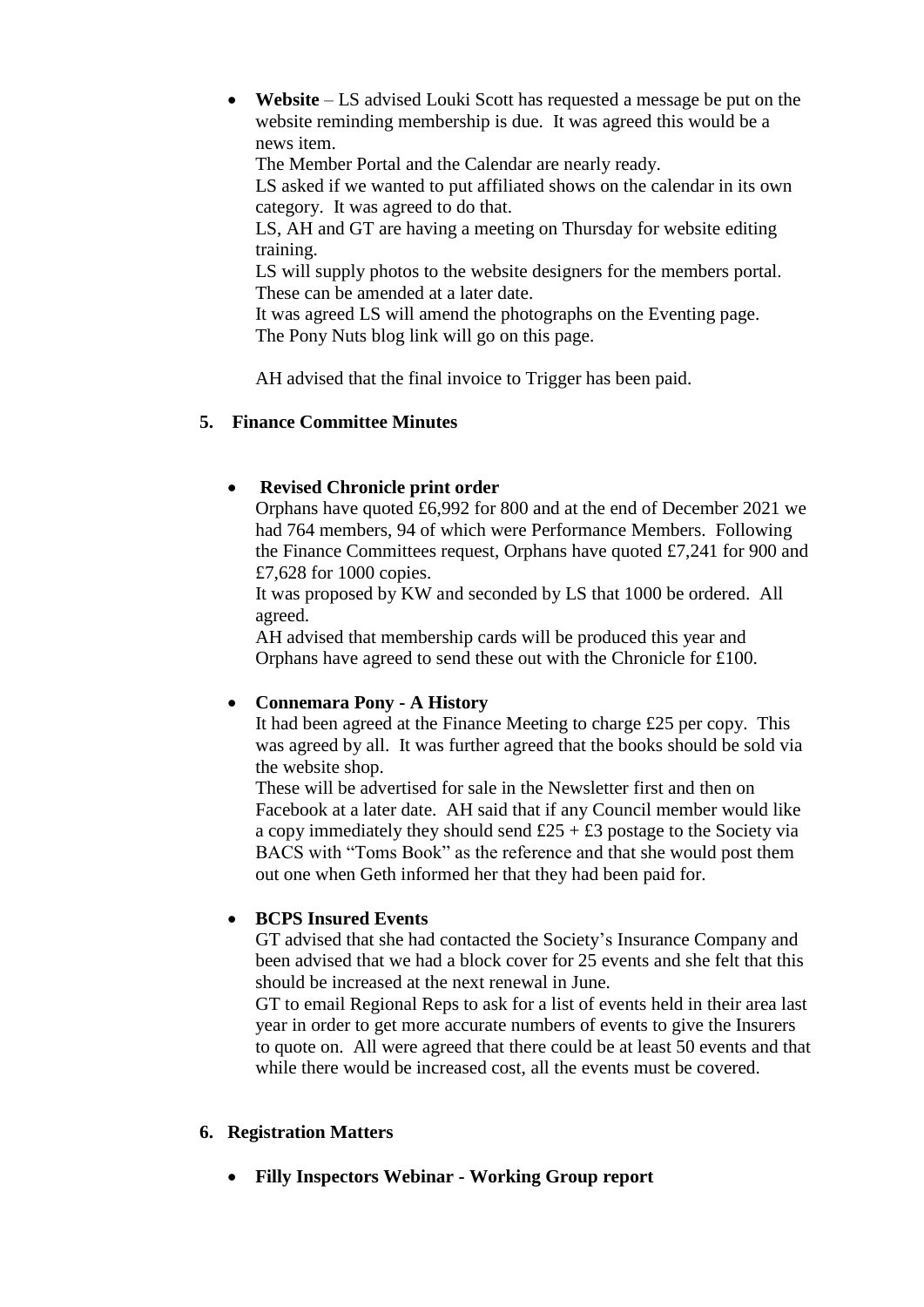AH advised that the Webinar Working Group (AH, KG, KW and AM) had agreed that this would be held on Tuesday  $22<sup>nd</sup>$  March 2022 at 8pm via Zoom. AM will be doing the presentation.

The proposed changes to the filly inspectors mark sheet were discussed. It was agreed by a majority that the new proposed filly inspectors mark sheet be used in 2022.

A confidential ownership dispute was discussed.

## **Weatherbys delays**

GT advised that Romy Morrin-O'Donnell had phoned her to apologies for all the delays. Weatherbys had experienced several problems including equipment issues, lack of consumables and staff leaving to work in a nearby Pfizer factory. However they were now working hard to rectify the issues and catch up with outstanding results.

### **Welfare matter**

SG reported on a confidential, potential welfare matter.

• Showing World online have advised that in France all showing exhibitors to have a certificate of competence.

#### **7. Shows Committee Minutes and Report**

#### **2022 Schedule**

GE is organising the Schedule.

AH had heard from Sophie James who was delighted that both an In Hand and Ridden Final would take place. The Finals would be called The James Family Ridden Championship and The James Family In Hand Championship. All recipients of the Society rosettes at affiliated shows would qualify.

#### **Judges & Stewards**

GE and DN had reported at the Show Committee Meeting that the judges and stewards were being invited/booked.

#### **Trophies**

CC has agreed to take charge of the trophies for one further year as it is the  $75<sup>th</sup>$  Anniversary. There will be a notice in the newsletter to ask for a volunteer to take this task on, however, if no one volunteers, 2022 will be the last year the trophies will be presented.

#### **Ground Preparation/Layout**

AH has written to Wayne at MM and is awaiting a reply.

# **PA & Catering**

CC reported that Amplified Sound has sent a quote and it will be an additional £200 to get sound to the stables and parking.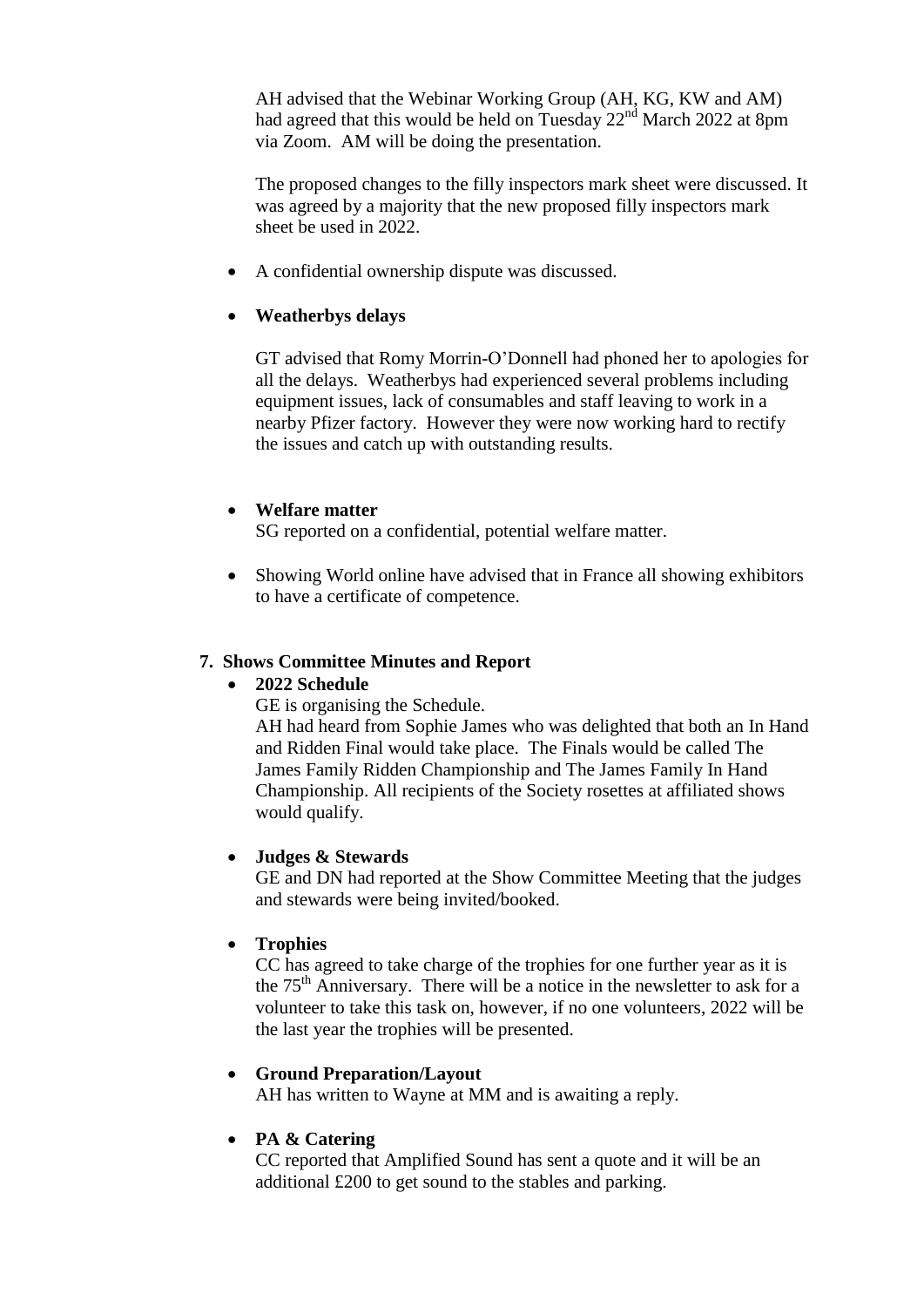The total bill will be in the region of £800. This will include the roving mic. and more radios. All agreed this was very reasonable. CC advised Farriers Fayre will be providing the catering again. SR has a quote of £120 for a 12" cake which will have the round Society logo and "75" on it, an 8" cutting cake and an 8" gluten free cake. It was agreed butter icing and sponge be requested. The logo will be the round version and in blue.

#### **Stabling, Accommodation & Parking**

AH has written to Wayne at MM and is awaiting a reply.

### **75th Anniversary – stable plaques for Breed & Northern Show exhibitors**

It was agreed at Show Committee Meeting to give stable plaques to all exhibitors at the Breed Show. AH advised that she thought that these plaques should also be given to exhibitors at the Northern Show and other Society events, eg, Performance Day and Eventing Final. After discussion it was agreed to give plaques to all exhibitors regardless of whether they were Society members or not. AH will give some thought to be given to numbers to be ordered. The quote was for £1.98 for 200 plaques plus a one off artwork fee of £35.00.

The Show Committee had agreed a gazebo be purchased for £529. It will be navy with white lettering. All agreed to go ahead with this.

GE, who is organising the schedule, advises that we need a judge for the Ridden Supreme.

#### **8 Eventing Championships Finals**

#### **Horse Events Contract**

KateW advised that Fran Corkhill is in the process of producing the contract which she will then send to KS for consideration. KateW is awaiting an answer from Saracens regarding sponsorship. Kate W is hoping to run 7 sections.

#### **Stabling**

Swalcliffe agreed the same terms as last year.

#### **Q. Cards and rosettes**

KateW advised that there will be no qualifying rosettes but there will be Finalist rosettes

Qualifying cards are ready to send out once an answer is received from Saracens.

Over 50 qualifiers have already signed up.

HorseEvents have agreed to do a lot more marketing for the event this year and we will have our own entry page on their website. AH said that we would need a box on the entry form for the Membership Number.